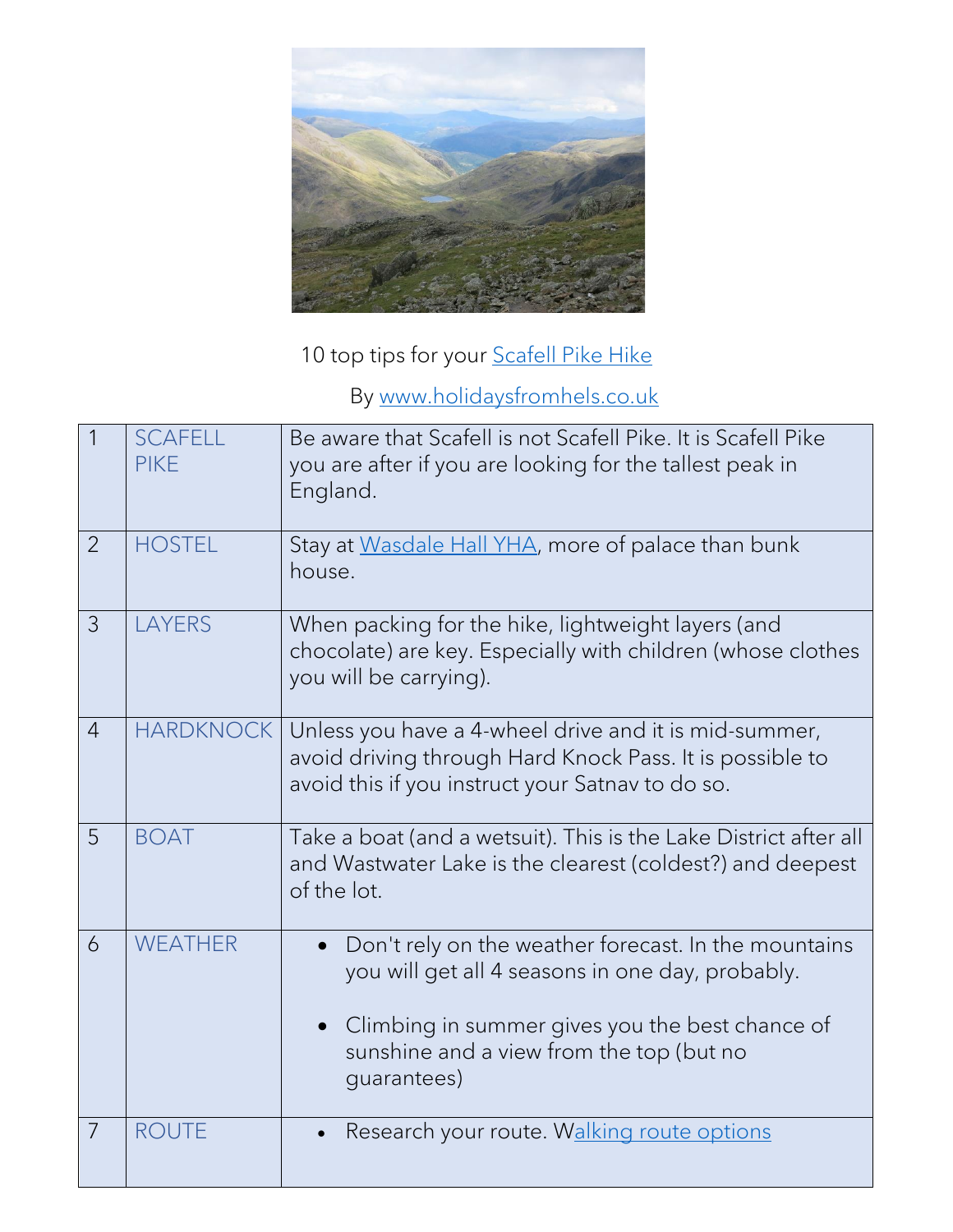|     |                 | • What is your priority - time spent walking or degree<br>of incline? Find your balance.<br>Going from Wasdale vie Hollow Stones is the<br>easiest, shortest and closest to the youth hostel, but<br>a bit of a linear route with a very indistinct path at the<br>top.                                                                                                 |
|-----|-----------------|-------------------------------------------------------------------------------------------------------------------------------------------------------------------------------------------------------------------------------------------------------------------------------------------------------------------------------------------------------------------------|
| 8   | <b>RIVERS</b>   | Anticipate rising rivers on the way up.<br>Abort if the weather looks like turning.                                                                                                                                                                                                                                                                                     |
| 9   | <b>COMPASS</b>  | Take a compass for the inevitable fog and<br>disappearing path at the top.<br>Beware invisible cliff edges.                                                                                                                                                                                                                                                             |
| 10  | <b>SOCKS</b>    | To avoid blisters and cold wet feet, invest in waterproof<br>socks (best paired with waterproof boots and trousers).                                                                                                                                                                                                                                                    |
| 11. | <b>KIT LIST</b> | Lightweight layers. Merino thermal layers are good.<br>But not too many.<br>A map in a plastic wallet<br>Compass<br>Snacks and chocolate - hot and cold<br>Gortex walking boots for ankle support. The grippier<br>the boot, the better.<br>Hat and gloves<br>$\bullet$<br>Waterproof socks<br>Waterproof jacket<br>Waterproof trousers<br>Plasters in case of blisters |